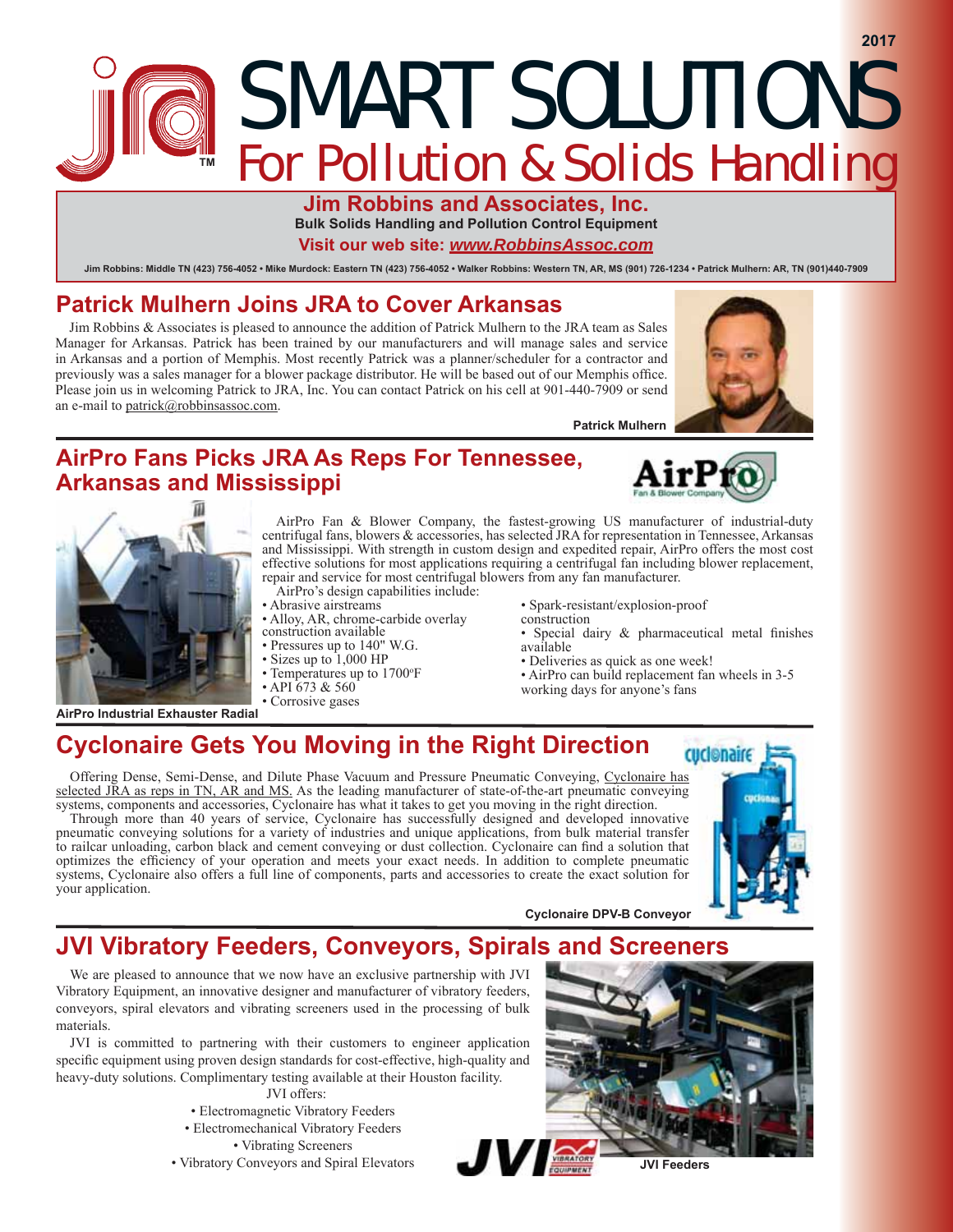### **InterSystems Model PS Sampler Ideal for Pneumatic Lines, Hoppers, Bins, CKutes and Pipelines**

# intersystems

InterSystems designs and manufactures rugged industrial sampling systems for a variety of applications. Our samplers can be used in gravity, pneumatic or liquid lines and can be installed in chutes or at the end and middle of moving belts.

Controls and accessories such as collection carousels and PLC interface-capability are available. Sample materials ranging from microscopic powders to granules and pellets. InterSystems samplers can comply with ASTM standards.

The Model PS gets accurate samples from gravity or pneumatic conveying systems (positive or negative, dense or dilute phase) and may be mounted in vertical or horizontal lines, spouts or chutes. InterSystems also offers samplers for chutes, pits, tanks, belt conveyors and almost any other application.

Whether sampling from a pneumatic conveying line, truck, silo, bin, hopper, chute, high-pressure line, belt, drag or screw conveyor, InterSystems has a model to suit your application.



### **LowCost Broken Bag 'etector from Auburn Systems**



**Auburn¶s 8200 Particulate 'etector**



Auburn's U3200 integral is an **advanced and economical particulate detector** for **dust collector** compliance, maintenance and process applications. The U3200 integral one piece design is simple to install for monitoring leaks in all types of dust collectors.

For dry solids flow applications, the U3200 can detect flow/no flow conditions in process flow applications. Features include self-checking **electronics** with a numerical LED display showing the **real-time signal level**, and **easy-to-set alarm** indicator. Integral design allows for simplified installation. A single SPDT relay contact is standard and allows for controlling an alarm light or horn.

Auburn also offers a complete line of bag leak detectors, flow/no flow sensors, velocity monitors and complete dust collection monitoring systems.

### **Yentilex Offers Creative Solutions In Drying Technology**



**Ventile[ Fluid Bed 'ryerCooler**



We are pleased to announce that JRA now has an exclusive partnership with Ventilex for fluid bed dryers and coolers, both static and dynamic. Ventilex engineers fluid bed drying, cooling and sterilization systems for a broad range of applications in markets ranging from food and dairy to minerals, including aggregate and proppant, or sand. Their innovative, state-of-the-art equipment and designs have made Ventilex a global leader in energy efficient, high availability drying solutions.

- Features include:
- Versatility in residence times, up to 2 hours
- Flexibility in bed depth from 2" to 24" to dry and cool or do both in a single unit
- Choice of construction material from carbon and stainless steel to titanium or hastelloy
- Dry or cool from  $5^{\circ}$ F to  $1,112^{\circ}$ F
- Engineered systems with environmental controls always available
- Exclusive written warranty including Fluid Bed Energy Consumption
- Complimentary testing for qualified applications in the USA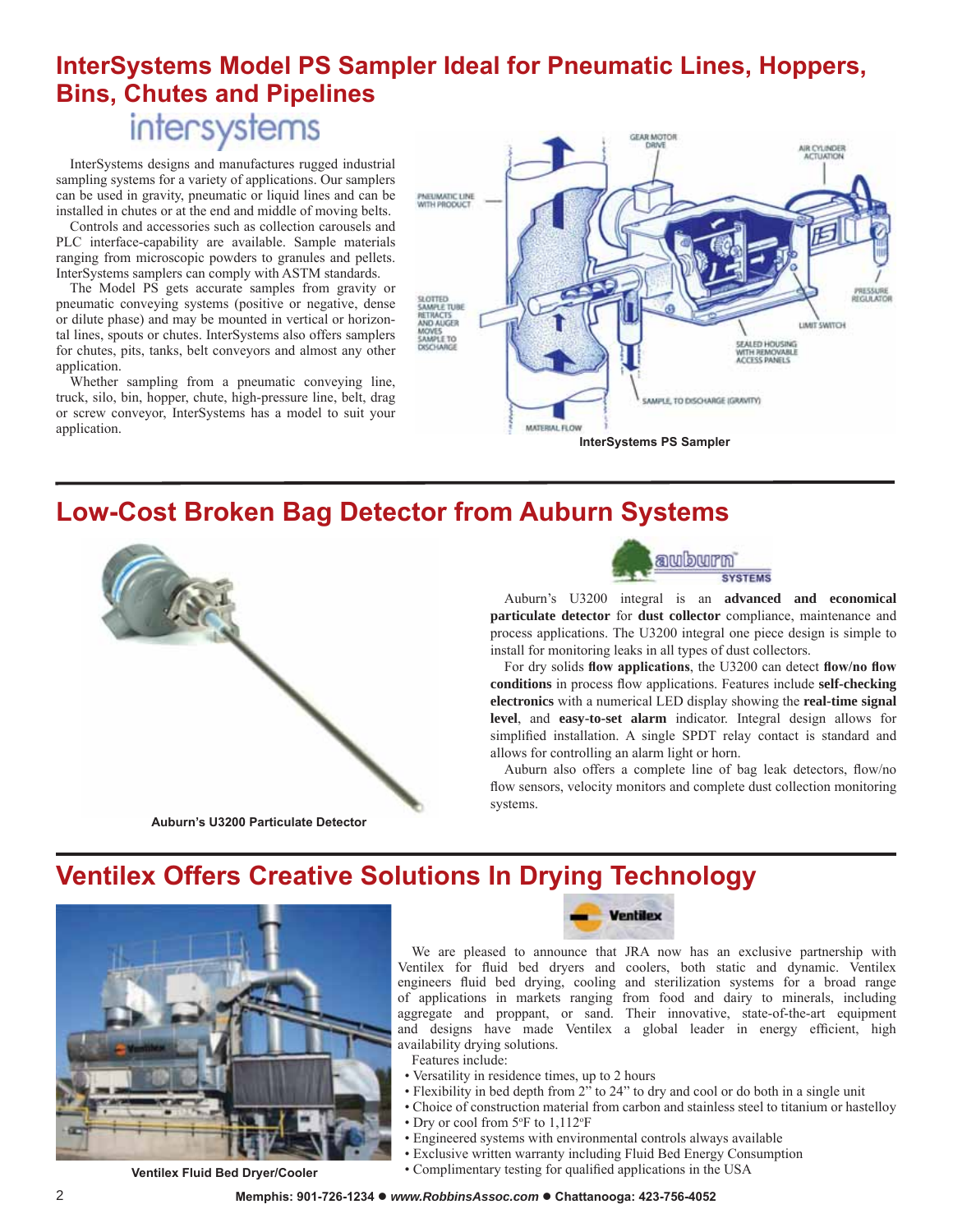### **Acrison's 1ew Economical, Compact Model 0 :eigKt-Loss Feeders**

Acrison is pleased to announce the availability of their Model 408 Series "Weight-Loss" Weigh Feeders. Specifically designed to provide an **economical** and **compact** means to accurately and dependably feed a wide variety of dry solids, Model 408 Feeders utilize Acrison's highly reliable, time-proven weighing and control technologies in a compact footprint. Model 408 features include:

- Feed rates range from a **fraction of a pound** up to **thousands of pounds per hour**
- Continuous metering **accuracies of**  $\pm$  **0.25 to 1 percent or better**<br>• **Permanently calibrated** and **adjustment-free** weighing systems
- **Permanently calibrated** and **adjustment-free** weighing systems
- Weighing systems **guaranteed for 5 years**
- A modern, **state-of-the-art test facility** is available to demonstrate Acrison equipment **with no charge or obligation** Also ask about Acrison's **no-cost on-site demonstration** capabilities

Acrison also offers a full line of durable, cost effective, high-quality, performance-proven volumetric feeders, bulk bag unloaders, bin dischargers, dry material continuous mixers, weigh belts and larger loss-in-weight feeders.





#### **Acrison Model 408-105**

#### **BACT's Efficient, Versatile Scrubber With Guaranteed Performance!**



The Multi-Element Scrubber by BACT Engineering has been successfully proven in many installations for the removal of particulate and gaseous contaminants. Combining scrubbing elements and mist eliminators in a single shell, this scrubber provides an economical solution to air pollution control regulations.

Additional features of the BACT Multi-Element Scrubber include:

- High efficiency over a wide pressure drop range
- Versatile design choice with multiple configurations
- Low liquid to gas ratio
- Low maintenance, easily accessible interior
- Compact modular design for low installation cost and time
- Wide choice of construction materials
- Turn down is practically infinite, either manually or automatically
- Easily upgrade performance on new or existing scrubbers

BACT offers a full range of air pollution control services, from scrubbers both wet and dry to packed towers, heat exchangers,  $DeNOx$  systems and thermal oxidizers. Performance is guaranteed **BACT Multi-Element Scrubber** in writing and complimentary start up!

#### **Cost-EffectiYe ;-Ray Inspection AYailable from MPI**

Magnetic Products, Inc., also known as MPI, is now offering a line of economically priced x-ray inspection equipment. The principles of x-ray technology apply x-ray penetration properties to form the product image and analyze its characteristics to detect a range of contaminants. X-ray systems can detect a wide range of contaminants including metallic and non-metallic (glass, ceramic, stone, bone, rubber and plastic).

A major benefit of x-ray inspection is that it is not affected by temperature, humidity, salt content or any other product variables. X-ray technology can also inspect metallic and non-metallic packaging and canned goods. Pricing starts at under \$50,000 and can be combined with check-weighing equipment.

MPI offers a complete line of metal detectors as well as permanent ceramic, rare earth and electromagnets for virtually any process application, dry or liquid. Visit the JRA website for more information



#### **Laidig¶s Reclaim Systems SolYe Silo Bridging Problems**



**Laidig's Cone-Bottom Silo Reclaim System**



Laidig specializes in screw-type bottom reclaimers for cone-bottom, cantilevered or track-driven systems.

Laidig reclaimers are designed to start and operate under full material load. The screw rotates about its own axis, pulling material toward the center of the silo floor. At the same time, the screw slowly advances, sweeping around the entire silo floor. Material augered to the center of the silo floor then flows down through a center chute below the floor and into a discharge auger or conveyor for transfer out of the silo and to the next step in the material handling process.

Testing is also available. Call JRA for more information.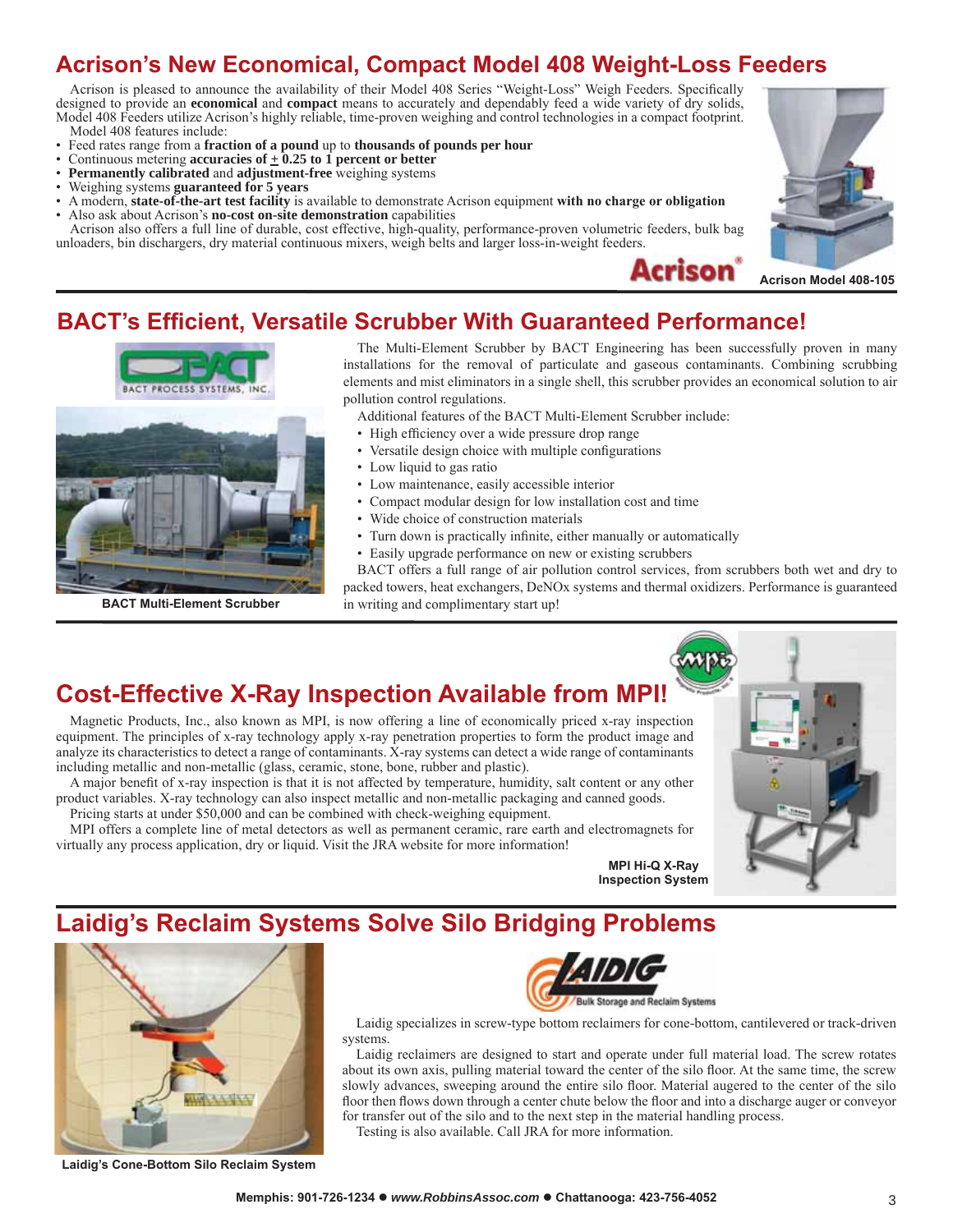### **Cost-Effective Ploughshare Blenders from Jaygo**

Jaygo JTB Series Ploughshare Blenders and Dryers can be utilized for blending dry material, powdery, granular, short fibered, moist solids and liquids together with pasty substances up to and including highly viscous masses.

The JTB Blender can be used for numerous processes, including compounding, fine mixing, dispersing, suspending, emulsifying, deaerating, tempering, accelerating chemical or physical reaction, granulating and breaking down agglomerates,

The JTB Blender can handle nearly all types of materials and is particularly suited for such difficult processes as mixing trace elements in proportions of 1 in 100,000 to 1 in 1,000,000 parts.

Standard sizes of the JTB Blender range from 1/8 cu. ft. to 150 cu. ft., with larger sizes available upon request.

Jaygo also offers a complete line of mixing, blending and reacting technologies for most any application. Demonstration and rental units available for on-site testing and pilot runs.



### **Cost-EffectiYe Flameless Explosion Vents from Industrial Explosion Protection Technologies**<br>The Industrial Explosion Protection HOERBIGER



**H2ERBI\*ER Explosion Relief ValYe**

explosion relief valve is the only approved, multievent and flameless explosion relief device of its type in the world. In the event of a dust ignition the IEP HOERBIGER explosion relief valve opens quickly. This reduces explosion overpressure inside the equipment to a safe level without any flame transmission to the surrounding area.

After the explosion pressure subsides, the valve reseals immediately, thus preventing the inrush of air, which reduces the risk of subsequent explosions and fire, and the valve does not require repair or refurbishment. Suitable for multiple explosion events, HOERBIGER explosion relief valves are virtually maintenance free and offer reliable explosion protection for the life of the equipment.

IEP Technologies also offers NFPA and ATEX tested and certified chemical explosion suppression systems, chemical and mechanical explosion isolation equipment, as well as a complete line of explosion vents.

### **Vortex Loading Solutions For Dust-Free Truck, Ship or Rail Filling**

Vortex Loading Solutions offers spouts, filters, positioners and more, all engineered to handle dry bulk solids like powders, pellets and granules. Ideal for loading rail cars, trucks, tankers, barges and ships.



**Vortex's C1C MacKined Lifting Pulley**

Vortex's loading spout can be used in open or closed loading. Engineering out the traditional weak spots, it features an industry first fourcable lifting design, with CNC machined lifting pulleys. This unique design reduces cable wear and extends the service life of the loading spout, guaranteed for 10 years.

Vortex Loading Solutions allow facilities to meet EPA standards while preventing waste. Material is distributed evenly and Vortex's loadout products are engineered to be dust tight in dry bulk applications.



**Vortex Loading Spout, Loading Solutions For 'ust Free Loadout**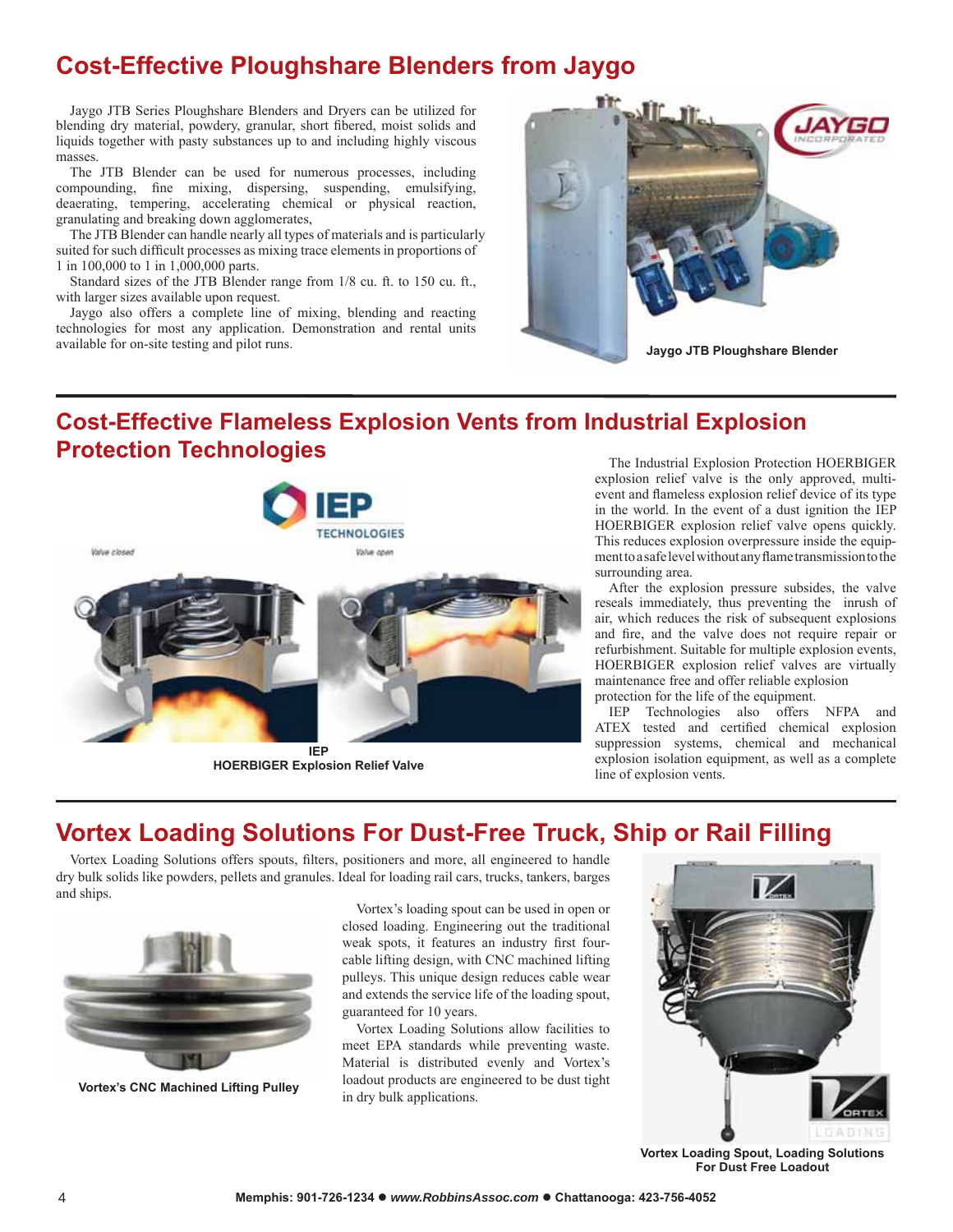### **Do You Repair or Replace the Same Valve More Than Once Yearly?**





It may be time to consider Everlasting Valves Rotating Disk Valves.

Invented by Everlasting Valve more than a century ago, their self-lapping, Rotating Disc Valve remains the toughest, longest lasting, best performing valve on the market today.

Everlasting Valves get better by wearing in and improve with use. As the valve opens and closes, the disc rotates incrementally, uniformly polishing away scratches and creating an ever-tightening seal.

- Features include:
- Sizes from 2" to 18" and larger
- Pressure to 10,000 psig
- Temperatures to 1500°F
- For dry solids and abrasive slurries
- Cast, Carbon, Stainless and Alloy construction available
- Lever, handwheel, air cylinder, linear, hydraulic, electric actuators
- **Everlasting Bulk Material Valve Calculation C** Shift-on-the-fly diverter and proportioning valves, too!



**C.P.E. Filters' 'ust Collector**

#### **C.P.E. Filters, Inc.: TKe 'ust Collector Manufacturer Your OEM's All Know**



With over 42 years of experience, C.P.E. Filters, Inc. offers a broad assortment of dust collectors, bin-vents, baghouses, cyclones and cartridge filters from 2 to 200,000 CFM. Available from  $17$ <sup>"</sup> Hg to more than 15 psig and higher pressure vessel design collectors, C.P.E. Filters offers standard and custom designs for a full range of industrial applications.

C.P.E. Filters determine proper air-to-cloth ratios, the right filter media and can velocities required to efficiently collect and retrieve dust. C.P.E. Filters takes an innovative approach to provide high-quality, maintenance-friendly, stout solutions.

- Advantages of C.P.E. Filters include:
- Guaranteed minimum performance of at least 99.9%++
- Local start-up service at no charge
- Minimum freight housing shipments for faster, less costly installation
- Heavy-duty industrial steel welded construction, no internal moving parts to maintain or replace
- Complimentary analysis



### **Taylor Products IBC 000 Packer 'esigned For Flexibility, Variety Of Materials**

Taylor Products, exclusively represented by JRA, offers complete bulk automation with simplicity and flexibility. Taylor's systems are designed to handle a variety of materials and weights, from free-flowing granules to fragile powders.

Taylor's IBC 000 Packers are engineered for many kinds of materials and containers. The IBC's modular design allows complete flexibility, from a freestanding manual operation to a fullyintegrated and automated packaging process system.

Constructed of heavy tubular steel in a compact footprint, the IBC 3000 can be easily modified with any of its multiple options in order to handle specific requirements.

- $\cdot$  100 lbs. to 5,000 lbs. capacity
- Handles granules, powders and pellets
- Fills drums, bags, boxes, metal containers
- Compact modular design

• Other popular options include stainless steel construction, bag liner inflator, automatic bag strap and neck seal release, drum hood, box hood, lift platform, scale, pallet dispenser, conveyor system, electronic controls and more.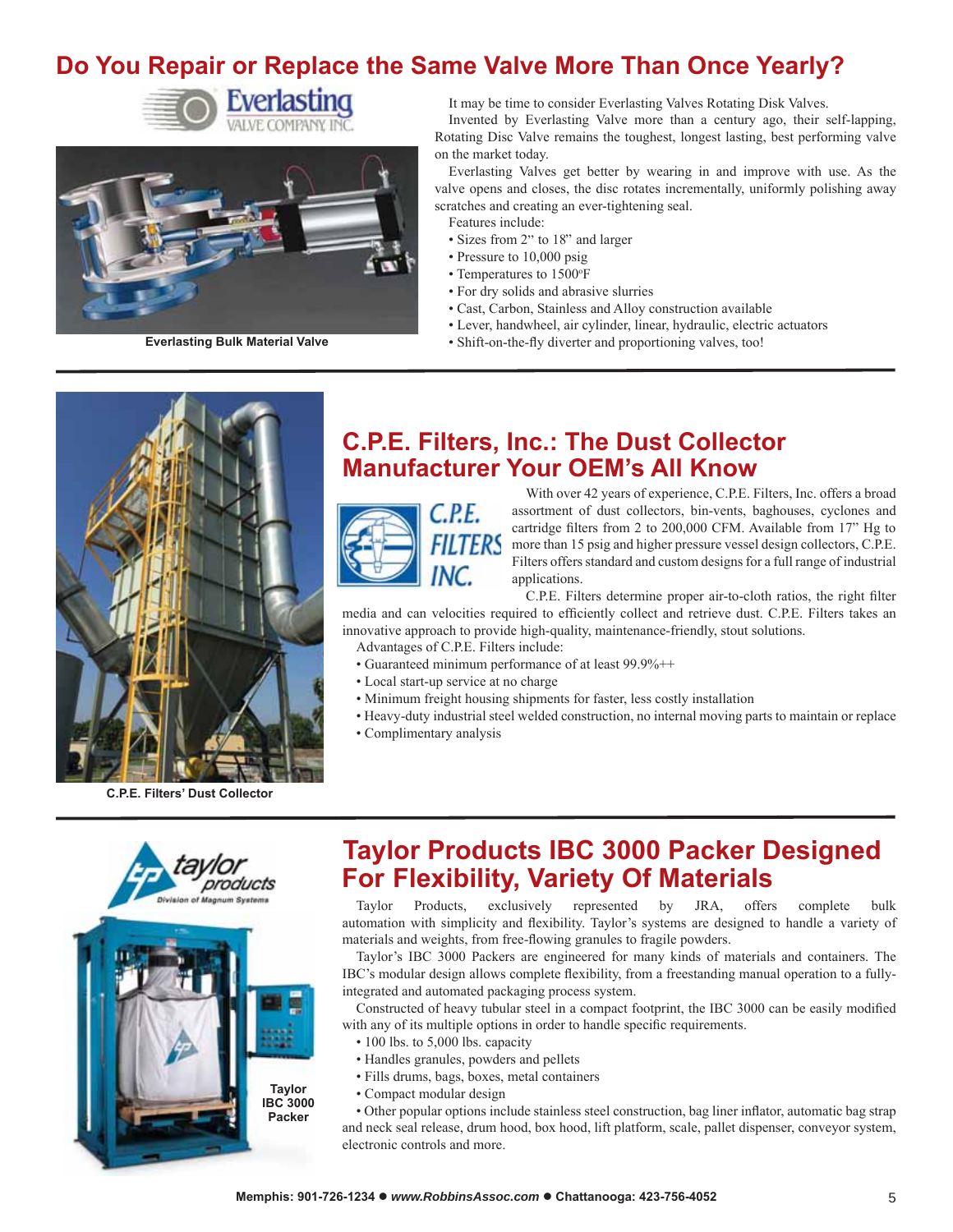### **\*et Accurate LeYel Measurements witK 8:T's 1iYoRadar Sensors**





UWT's NivoRadar sensors are used for continuous level measurement in bulk storage silos. This compact sensor measures distances up to more than 300 feet, and due to its high sensitivity it is suitable for measurement of almost all bulk materials. The high-frequency radar uses two-wire technology and is commissioned via a local programmer with display and an easy to operate Quick Start Wizard.

The ability to withstand high process temperatures and dusty atmospheres means this free radiating sensor provides accurate and reliable measurement results. This gives the NivoRadar the ability to handle the widest range of applications for most bulk solids.

UWT's complete line of dry bulk level detector technology includes rotary, capacitance, radio frequency, vibratory fork, vibratory rod as well as plumb bob.

**8:T NiYoRadar Sensor**

#### **Vac-8-Max: TKe Smartest 'istance Between Two Points**



**Vac-8-Max ReceiYers**

Vac-U-Max is the premier manufacturer of custom pneumatic conveying systems and support equipment for conveying, vacuum conveying, batching and weighing materials. With a Vac-U-Max pneumatic conveying system on-site, your company's products can move gently and quickly from point to point, with nothing to impede the efficiency of its movement.

Vac-U-Max Basic Vacuum Conveying Systems consist of a single pick-up point, a single vacuum receiver and vacuum producers and a control panel. Available in USDA sanitary design, they are suitable for food, pharmaceutical and chemical industries. Distances conveyed vary from 10' "up and in" to more than 200'. Applications include loading mixers, packaging machines, tablet presses, volumetric or gravimetric feeders or any other application where bulk dry powders are conveyed to the process. These save injury costs by eliminating the need for heavy lifting, scooping and climbing.

Vac-U-Max also offers a complete line of aero-mechanical and flexible screw conveyors, bin activators, bag dump stations and bulk bag fillers and unloaders.

#### **Silica Safety 'oesn't HaYe to Be a Burden witK Hi-Vac**



In late March 2016, the Occupational Safety and Health Administration (OSHA) released Standard 29 CFR 1910.1053 for silica removal. The stipulations set by the new standard are extremely aggressive and are the result of years of research and discussion. The short time frame in which companies must comply, together with the fact that acceptable levels of silica now need to be cut in half in all facilities, has translated into a rigorous debate. Many companies in the impacted industries feel that the new standard is too aggressive and will present too much of a financial burden.

Hi-Vac industrial vacuum systems clean up aggregates, powders, liquids, slurries -- any material that will flow through a hose. With a long reach  $-$  up to 2,000'  $-$  and powerful suction up to 18" of mercury, a Hi-Vac industrial vacuum system cleans out deep pits, dust collectors, catwalks, holds, conveyors, ducts, elevators and other hard-to-reach areas.

**Most Hi-Vacs pay for themselves in less than six months.** With a Hi-Vac, cleanup jobs can be completed in hours instead of days.



**Hi-Vac Easily Transportable Model 310320 Allows Vacuuming of 'ry or Liquids**



#### **Let Robbins Solid Solutions Find the Right Supplier for Your Storage Needs**

Rely on the **Robbins Solid Solutions** (RSS) team to provide the most effective solutions for your tank, silo and storage needs

For more then 35+ years, Jim Robbins and our sales teams have developed professional relationships with many of the premier suppliers of top storage tanks and silos in the industry. Allow RSS to offer the most reliable and cost effective tank solutions for your storage needs. RSS offers welded or bolted designs in carbon, stainless or specialty alloy construction with welded designs reaching 15' diameter and in excess of 80' in height. The bolted hopper bottom designs can reach more than 48' diameter as well.

**RSS ProYides Storage Solutions**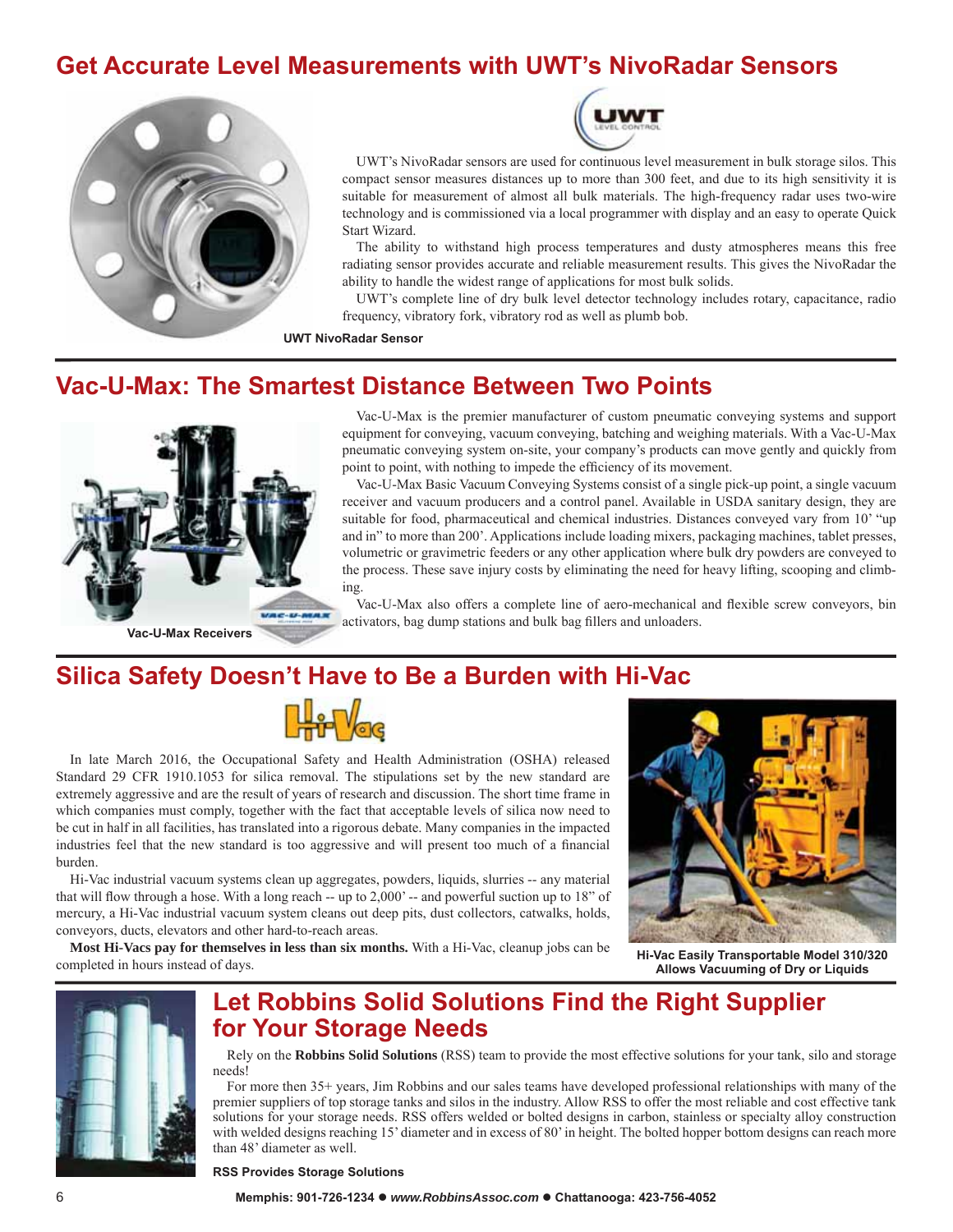### **Yortex Titan Slide Gates and Diverters for Heavy-Duty Applications**



- **Vortex Titan Gate Valve Features:**<br>(1) Optional bonnet purge (5) Displacem
- $(2)$  Abrasion resistant liner
- -
- (5) Displacement end pocket (6) Carbon steel frame
- 
- (3) Abrasion resistant blade (7) Externally greased rollers<br>(4) Polymer side seals (8) Replaceable bonnet seals
	- (8) Replaceable bonnet seals

The Vortex Titan Gate is designed to meet the most demanding applications when handling heavy-duty abrasive materials such as sand, gravel, coal and other whole grain type materials. The gate handles DRY material in a gravity flow application where positive material shut-off and dust-tight sealing are required.

The Titan Gates feature:

Adjustable rollers to keep blade dust-tight

 Actuation Options for pneumatic, electric, hydraulic or manual configurations

• Available sizes ranging from  $6$ " to  $36$ " and custom sizing (up to  $10'$  in some applications)

• Temperatures up to 450°F!

 Abrasion resistance liners and blade to reduce wear and extend life of valve

• Bonnet purge is utilized to separate material from the body and in the material stream

- Displacement pocket helps prevent material packing
- Replaceable seals assist in preventing material leakage

Salina Vortex also offers a complete line of valves for dry solids as well as dust-free loading spouts and equipment.

#### **Prater Rotary Airlock Valves Only NFPA 69-Certified Made In U.S.A.**



Prater Industries is pleased to announce that they have successfully completed third-party testing of their  $6'$  through 1 $6''$  rotary airlock valves. Prater is currently the only U.S. manufacturer of NFPA 69 certified rotary airlock valves.

NFPA 69 rotary airlock compliance requirements include:

- Sufficient strength to withstand the Pred-the maximum anticipated explosion pressure
- Design basis to specific explosion characteristics of the power being handled
- Valve pressure resistance shall be certified or tested by a knowledgeable test authority

• At least 6 vane rotors, diametrically opposed. Prater's standard design is 8 to 10 blades, with at

least two vanes on each side of the valve housing in a position of minimum clearance at all times Valve shall have metal body and vanes

- Externally mounted bearings
- Less than 0.0079´ clearance between the valve body and rotor vane tips

Prater also offers a full line of lump breakers, hammermills, fine grinders, classifier mills, air **Prater PAV Airlock Valve** Prater PAV Airlock Valve



#### **At Rapat Corporation, Our Only Business is MoYing Bulk Products**





Rapat offers a full line of material handling equipment, including: **structural steel trussed, structural steel channel, and enclosed frame belt conveyors, bucket** elevators, corrugated sidewall belt conveyors, chain conveyors, and distributors. These individual pieces of equipment can be customized and integrated into a material handling system with all the necessary structural steel support bents, towers, service platforms, stairs, ladders, and interconnecting chute work required for your specific application.

Customized or one-of-a-kind equipment are often required for specialized bulk material handling applications. No two individual installations or uses for a product are exactly the same. Rapat Corporation will design and build the exact equipment needed to get the job done right

**Rapat's FL; ConYeyor**